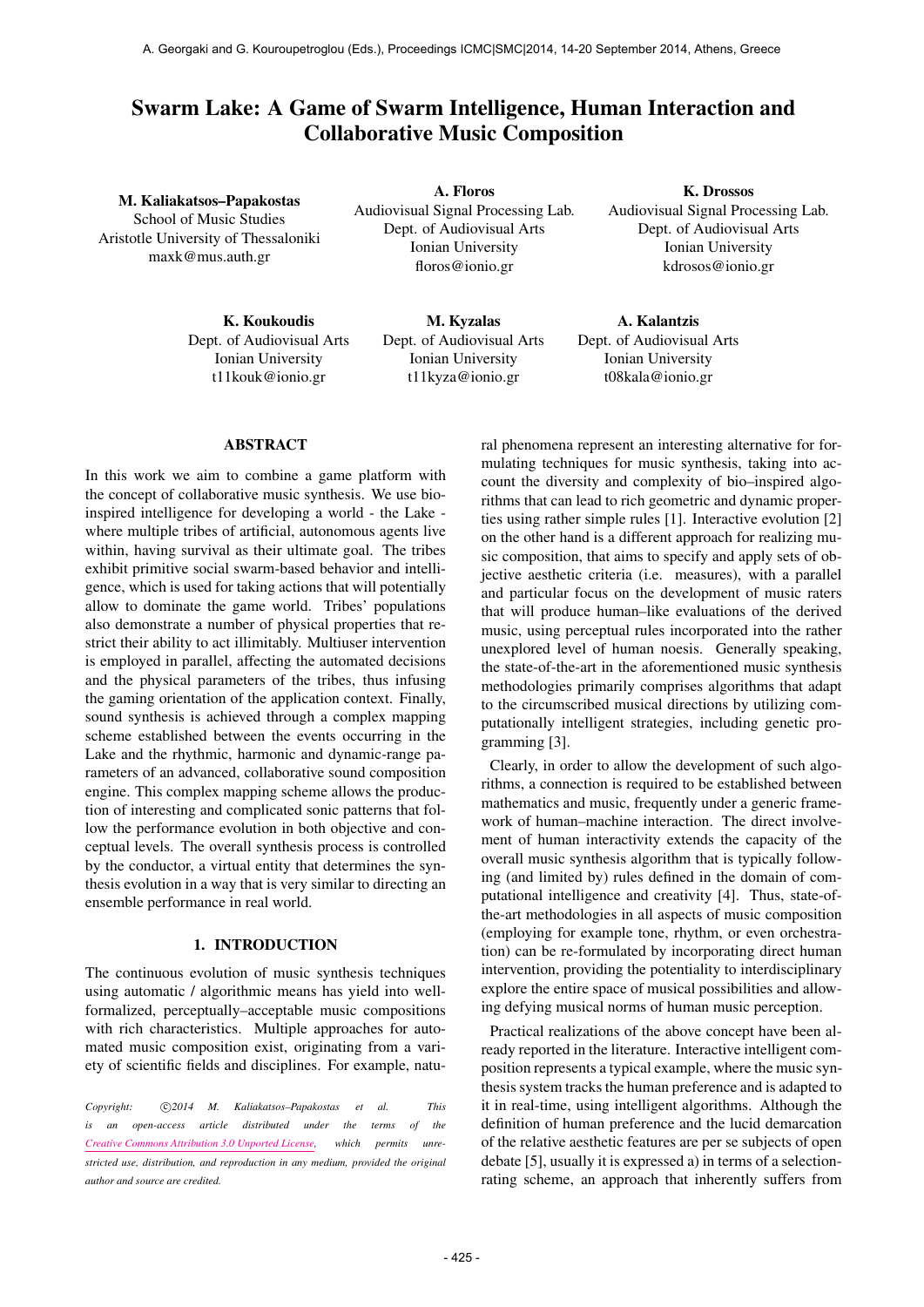user fatigue [6] or b) by letting the human user perform tasks in a direct fashion (i.e. playing an instrument) or indirectly (through appropriately adjusting target parameters in real time) [7]. Following the latter option, Cyber Composer was recently proposed [8], aiming to offer a gesturedriven interface for controlling the tonality and melody of the music synthesized. More advanced music interfaces have been also introduced, in an attempt to render collaborative music synthesis a reality. In [9], the authors presented ChoirMob, a collaborative singing-synthesis environment that is empowered by an interactive score-writing display [10] that coordinates participating performers, allowing for expressive and engaging music making using mobile equipment.

In this work we combine bio-inspired intelligence with a collaborative music synthesis interface, which provides flexible and easy to learn interaction paths with the performers, since it is defined under the scope of a game. The overall system encapsulates complex mapping structures between the intelligent algorithm and the game player / performer preferences in a way that is transparent to the user and the audience, allowing its perceptual transformation to an experimental game environment rather than a dedicated music synthesis platform. More specifically, our implementation relies on the well-known and widely employed swarm intelligence concept that defines the collective behavior of decentralized, self-organized systems [11].

The swarm populations are organized in different tribes that live within the game virtual world called "the Lake", thus deriving the system's name: Swarm Lake. The behavior of each tribe, as it is formed by the partial decisions made by each of its members is finally transformed to sound. The autonomous nature of the swarms behavior takes into account a number of physical parameters met in biological systems: it can be performed provided that there is enough energy, while it is motivated by primitive social behaviors and rules, including decisions for attacks to enemy populations. User engagement can affect the autonomous behavior of the wandering swarms, in terms of high level (strategic) decisions that are intended to achieve the ultimate game aim: tribe survival. This user intervention actually changes the autonomous behavior of the swarm agents rendering it forced, while incorporating additional human-oriented intelligence to the game. Finally, the fundamental concept for sound synthesis in swarm Lake is the creation of virtual instruments that are assigned to each tribe (and obviously controlled by the corresponding performer). This approach, as it will be explained next in Section 4, establishes a robust and flexible interactive sonic design environment, able to produce various forms of sound content.

The rest of the paper is organized as following: Section 2 contains an overview of the Swarm Lake environment, followed by the analysis of the autonomous agents' movement and the human interaction mechanism provided in Section 3. This analysis is necessary for discussing the details of the algorithmic framework used for composing the Swarm Lake sonic output. This discussion is the subject of Section 4. In Section 5, a brief evaluation of the overall synthesis approach is presented. Finally, Section 6 concludes the work and highlights specific issues that can be considered in the future for evolving the creative capacity of the Swarm Lake project.

#### 2. SWARM LAKE OVERVIEW

Swarm lake, at its present prototype version, is a four player game which incorporates human interaction with swarm intelligence through handheld mobile devices. Furthermore, the game events are mapped to 4–voice music, providing the players with an audio spatial interpretation of moving objects, their states and actions. Specifically, the game is based on the movement of agents which belong to different "*tribes*" (one tribe for each player) and move autonomously by interacting with each other under simple social rules, if there is no human intervention. These rules are thoroughly explained in Section 3 and roughly incorporate attraction among same–tribe agents and repulsion between different–tribe agents. These social rules result into the formulation of several same–tribe agent clusters, called the "*herds*". Players may intervene to the agents' autonomous movement by assigning special movements to the herds of their tribe. These movements apply on a herd of the respective player's tribe and incorporate simple transportation to a specified point in the game's available space, capture of food, splitting the herd's agents apart and attacking an enemy herd. A graphical overview of the Swarm Lake architecture is provided in Figure 1.



Figure 1. Swarm Lake architecture overview

Goal of the game is the survival of each player's agents for as long as possible. Each agent has an *energy level* which is depleted as the agent moves, or if the agent's herd looses a battle (following a procedure described thorougher in Section 3.3). An agent may regain some or all of its energy by being "healed" by its controlling player, as described in Section 3.2. Each player has an "energy repository" which may be used to heal the agents of a herd,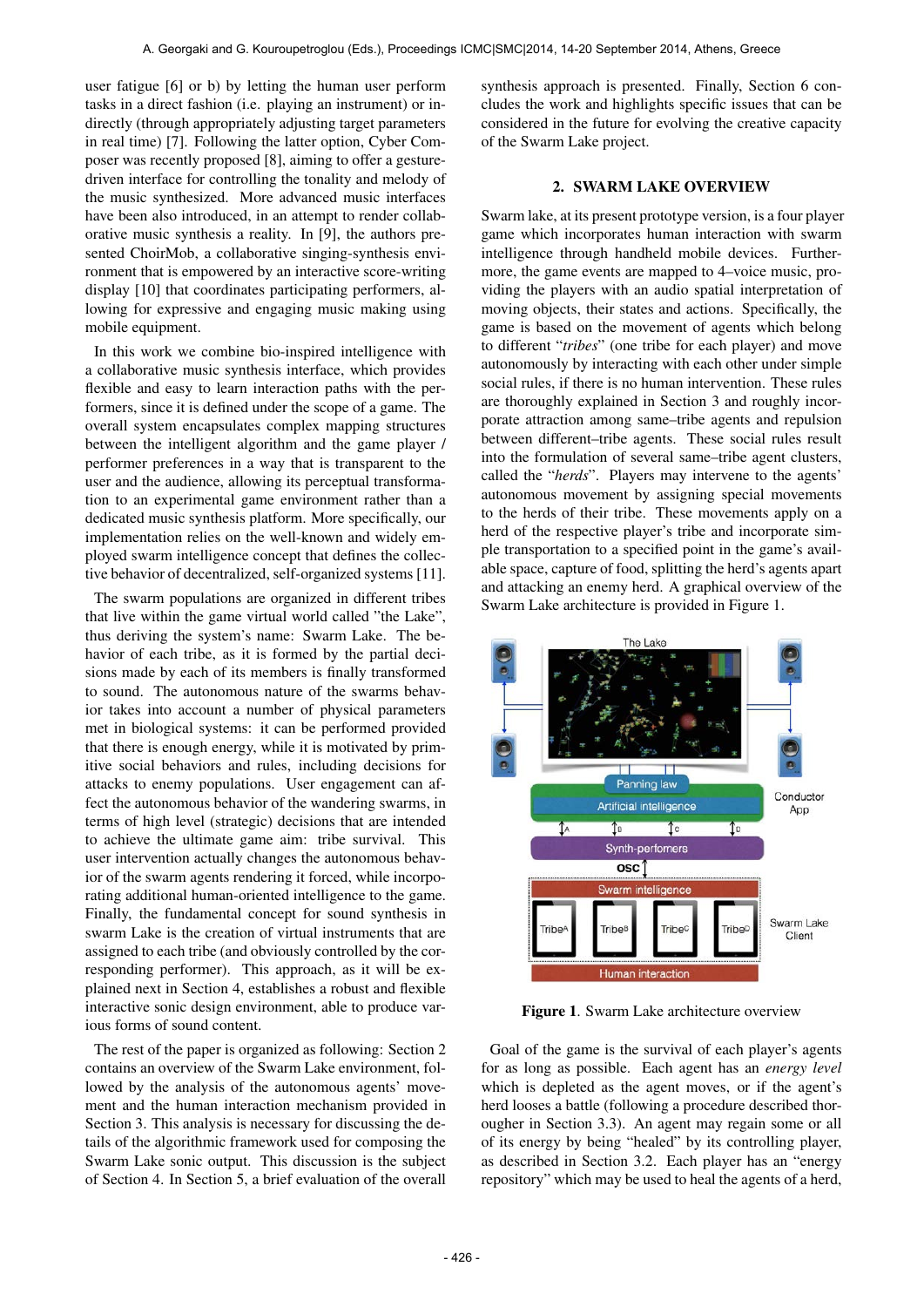or "resurrect" a number of previously diminished agents. The player's energy repository increases through proper herd manipulation, that is by winning battles, or ordering the herds to capture "food" packages offered by the Swarm Lake conductor. Therefore, each player's interaction with the game is generally realized through ordering herds of hers/his tribe.

If a parallelism with physical sciences may apply, the "atom" of the Swarm Lake is the agent, while the "molecule" is the herd. The agents encompass a set of simple social rules of interaction, which allow them to roam the available space in search of other agents of their tribe. When same-tribe agents "meet", they are able to form larger entities, the *herds*, which actually function as an individual mechanism. The herds however, do not have any kind of intelligence of their own, they simply *inherit* the collective social behavior that emerges from its constituent agents. Each agent has a "radius of perception", which signifies the distance below which it perceives objects and events. It is not necessary for two agents to perceive each other in order to pertain to the same herd. Two agents may be members of the same herd if there is a "chain" of agents that perceives each other, which links the aforementioned two agents. An illustrational example of the presence and the absence of this chain is given in Figure 2 (a) and (b) respectively. A herd may be constituting of an arbitrarily large set of agents, ranging from one to every agent of the tribe.

# 3. AGENTS' MOVEMENT AND HUMAN INTERACTION

Movement is separated in two parts, where the agents move in "*roaming*" mode or in "*forced*" mode.

Each agent has a particular position in the available game space (i.e. the Lake), which is updated taking into account the agents velocity. The latter in turn is adjusted by an acceleration coefficient which is determined by the perception of the agent and the interactions of the player.

# 3.1 Autonomous agent movement

The *roaming* agent movement is based on the Raynold's "*boids*" [12, 13] algorithms, with an adjustment for repulsion among agents of different tribes. The roaming movement of each agent is based on its perception of the world, i.e. objects and events outside its radius of perception do not affect its roaming mode move. There are four roaming movement rules, the first three of which are borrowed from the boids algorithm.

- 1. *Shoaling*: If an agent perceives a group of agents that belongs to its tribe (i.e. the herd it belongs to), then it moves towards the center of mass of the group that these agents form.
- 2. *Collision avoidance*: If two same–tribe agents are too close (below a predefined distance threshold) each agent moves away from each other.
- 3. *Schooling*: Each agent adjusts its velocity in accordance to the velocities of the same–tribe agents it

perceives, i.e. it aligns its velocity with its herd mean velocity.

4. *Enemy repulsion*: Each agent moves away from the center of mass of the different–tribe agents it perceives (i.e. it is repealed by the enemy herds).

These rules define the roaming movement of each agent and result into the separation of agents to several clusters (i.e. herds) according to tribe. Each rule provides an acceleration coefficient defined for a certain direction and magnitude. All these acceleration parameters, together with a random coefficient of small magnitude, are then summed to produce the overall agents acceleration. Afterwards, the velocity is modified accordingly, and "trimmed" to a maximum velocity limit, which depends to the agent's tribe characteristics. Finally, the new position of the agent is defined by the updated velocity. However, the roaming movement rules are not considered likewise for some agents, when their controlling player interacts with the herd they belong to by providing orders. Another situation where these rules are not applicable as they appear above is when a herd is under attack by an enemy herd. These conditions constitute the *forced* movement which is analyzed in the following paragraphs.

# 3.2 Human interaction

The *forced* movement incorporates player interaction by providing orders to a herd she/he controls. When a particular herd movement is forced, the higher velocity limit of its comprising agents increases, in accordance to the characteristics of their tribe. Therefore, extensive utilization of forced movement dispenses the agents' energy, potentially leading them to faster extinction. Player intervention me be caused by giving the following orders to a herd of hers/his tribe:

- 1. *Move*: The herd moves to the specified location. To this end, only the roaming movement forces 2 and 4 are maintained, while an acceleration coefficient with direction towards the target is provided. The movement is completed if one of the herd's agents reaches the location specified by the player.
- 2. *Get Food*: This is equivalent to the "move" order, except from the fact that the target location is a food package. The herd captures the food if one of its agents approaches below a predefined threshold.
- 3. *Attack*: The selected herd becomes a *predator* and moves towards a selected enemy herd which becomes the *prey*. Only the roaming movement force 2 is maintained and an acceleration coefficient which is continuously pointing to the current position of the prey herd is given. If the predator reaches the prey, then a battle is taking place, the rules of which are described in Section 3.3. The attack is terminated without a battle, if the prey herd splits, or if it merges with an other herd.
- 4. *Split*: The agents pertaining to the selected herd move away from the center of mass of the set of agents that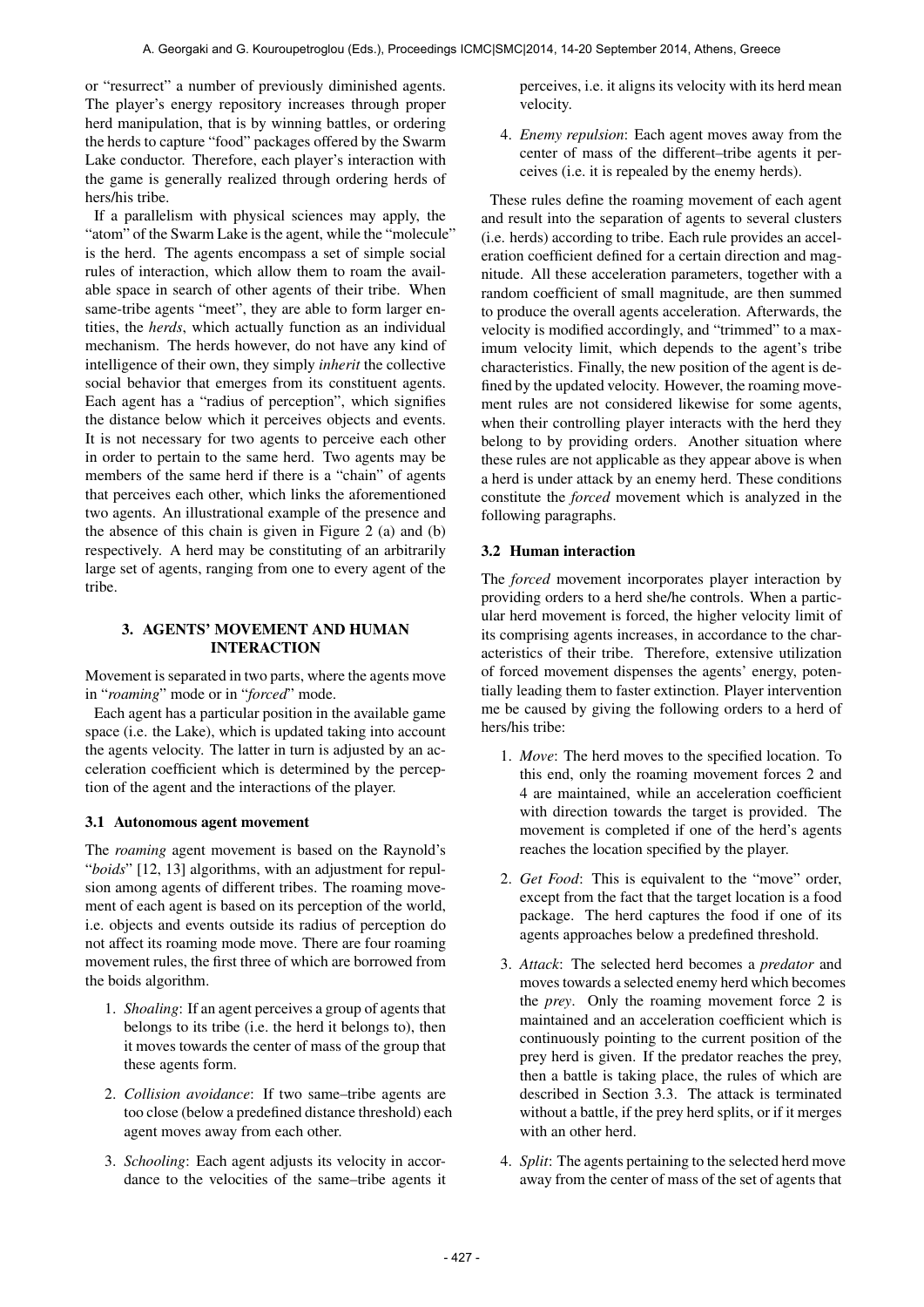

Figure 2. (a) Agents A, B, C and D belong to the same herd even though not all agents perceive the presence of the others (e.g. agent B and D). However, for every agent pair there is a chain of agents that perceive each other (for example D is connected to B via C). (b) If agent C is removed, then the chain is broken and thus agent D does not belong to the same herd as A and B do.

previously formed its herd, until it perceives none of them. As previously, during this movement, only the roaming movement acceleration 2 is maintained. The splitting actions may by utilized by the player as a defense mechanism, since such an action terminates potential attacks by enemy predators.

Each move may be terminated before it is executed if the controlling player provides a new order. While a herd is performing a certain move, it may encounter another herd of the same tribe. This will eventually merge the two herds in a unique one, which carries the players order. If two herds of the same tribe that have been given different orders meet, then the merged herd follows the orders of the most populated herd. If the herds are equally populated, then order to be followed by the merged herd is randomly selected from the targets of the previous two herds.

The player can also perform two additional tasks which do not incorporate herd movement. The first action is the herd *healing*, where the player heals all the agents in a herd. With this action, all the herd's agents obtain their initial energy level, while the energy "cost" required is subtracted from the player's repository. The second action is the agent *resurrection*, which incorporates the reappearance of agents that have previously demised. The energy "cost" for the resurrection of an agent equals to the total energy level of the agent that is about to enter the game. It has to be noted that the player is not allowed to "create" an agent, thus no resurrection can be performed if none of the player's agents has demised.

#### 3.3 Battle rules

The battle rules apply when a predator herd, following the order of its controlling player, reaches the target prey herd. The winner herd is the one with the greater *fight strength*. The fight strength of a herd is determined by the energy level of the agents in the herd and by their relative positioning in space. The energy level of the herd, denoted by  $h_{nrg}$ , is the energy level sum of all its comprising agents. The positioning of the agents is measured with the *herd* *compactness* and is calculated by

$$
h_{cmp} = \frac{1}{h_N^2} \sum_{i=1}^{h_N} \sum_{j=1}^{f_i} \left( \frac{s_i - d(i,j)}{s_i} \right)^k \tag{1}
$$

where  $h_N$  is the number of the herd's agents,  $f_i$  is the number of agents that agent i perceives,  $s_i$  is the sight radius of agent i and  $d(i, j)$  is the distance between agents i and j. The constant  $k$  can be characterized as an "overpopulation" penalty", because large values of  $k$  result into lower compactness for herds with more agents. For the game setup as presented in this paper, a value  $k = 2$  was utilized.

The energy level difference of the two herds that take part in the battle is stored in the energy repository of the player who controls the winning herd. The total energy level difference is divided with the number of agents in the loosing herd and the resulting number is the energy portion that each agent in the loosing herd has to "give off". This energy level is subtracted from each agent in the loosing herd, leading to demise of agents whose energy levels are vanished by this subtraction.

#### 3.4 The Swarm Lake conductor

The Swarm Lake conductor represents a virtual software entity that affects the Lake and its enclosed population horizontally; that is, a decision made by the conductor potentially refers to all competitive tribes and within a larger application scope and affects the progress of the performance. More specifically, the conductor role as it is outlined by the game scenario is twofold: the application decides when and how much food is going to be offered in the Lake, also defining the specific place where it is going to be dropped. The final decision is made through a complex decision scheme, the analytic description of which is beyond the scope this work. In summary, it considers the mean and latest competitive activity of the tribes, as well as the energy values appeared in the local tribes repositories.

Clearly, the volume and the time intervals density of the offered food is a way for controlling the evolution of the music performance. For example, provided that the continuous absence of food will result into agents starving and a respective lack of energy, the game will soon come to an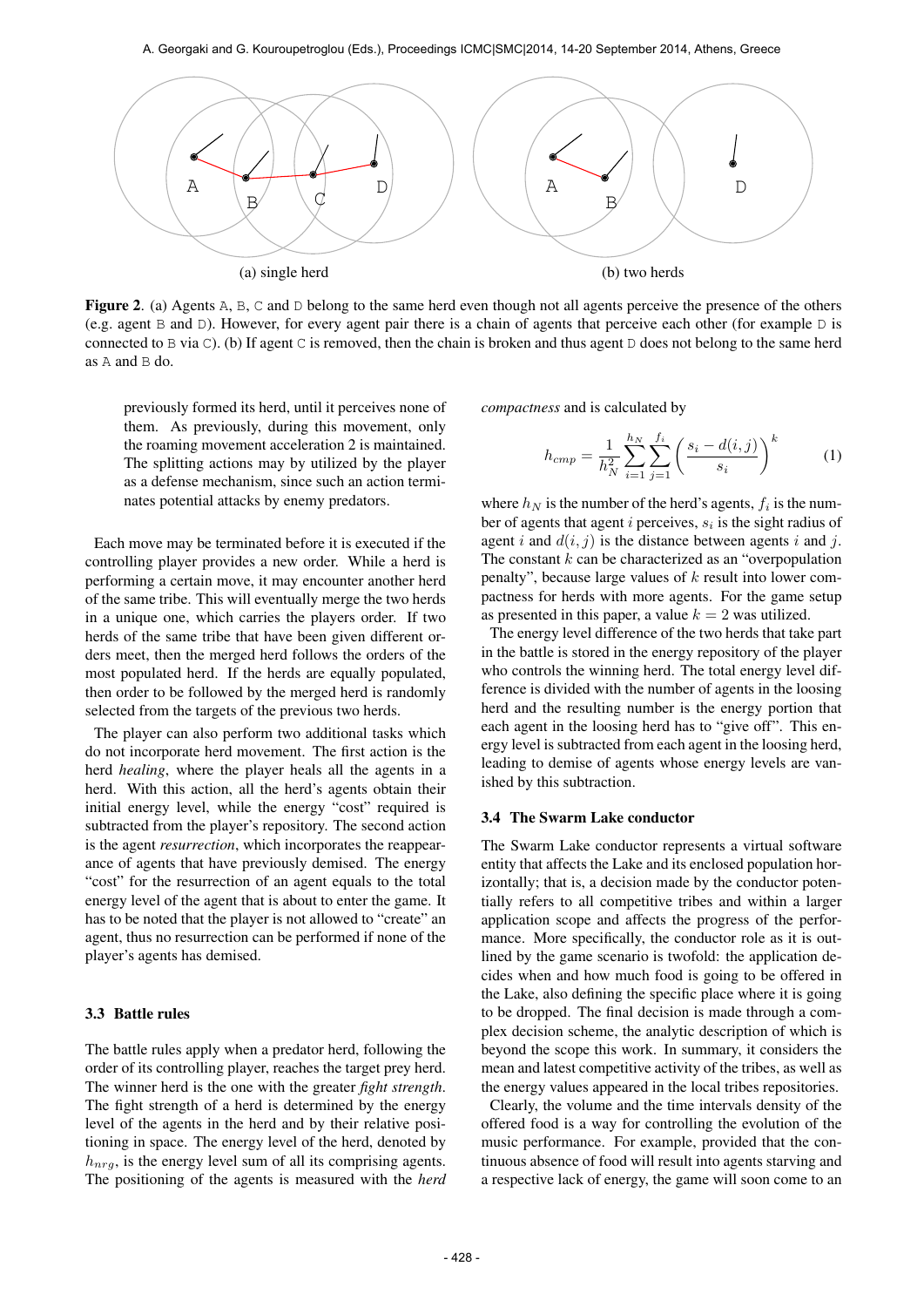end and the music synthesis will stop. Thus, the decisions of the conductor can be regarded as a means for coding music score instructions that defines the length of the music track composed. In a future Swarm Lake version, this artificial entity can obviously be replaced by a human conductor. Moreover, the second conductor responsibility is to apply the 4-channel mixing of the synthesized content by considering the instantaneous spatial distribution of the autonomous agents within the Lake limits. More details on this issue are provided next in Section 4.3.

# 4. MUSIC COMPOSITION ALGORITHM

As it was mentioned at the beginning of the paper, sound synthesis is performed by assigning virtual instruments to each tribe. Each tribe-specific instrument is realized as a software SuperCollider<sup>1</sup> synthesizer ( $Synth$ ), in terms of unit generators  $(UGens)$ . This pure sound synthesis approach allows the production of the final sonic output, without the need of buffering prerecorded sound samples. Apart from the four Synths that are mapped to each tribe, Swarm Lake also employs a fifth semi-independent Synth element in order to represent the Swarm Lake world action and to fulfill sound synthesis conceptually, spatially and spectrally. We hereby refer to this synth as the *ghost*  $Synth$ . The rationale behind the definition of the above synthesizers is the realization of tribe-specific instruments with no actual reference to any real ones. All Synths are designed with different parameters, in order to achieve unique sonic characteristics per tribe, thus achieving an interesting mix of sounds. This rather arbitrary design process is necessary for creating meaningful and organized tribe-specific sonic patterns, which fulfill fundamental human subjective expectations through providing an overall, robust and aesthetic sonic output.

#### 4.1 Primary synthesis modules

Each tribe–specific synthesizer (denoted here as  $Sunth<sup>A</sup>$ ,  $Synth^B$ ,  $Synth^C$  and  $Synth^D$  respectively) is programmed to produce simple but distinguishable timbres that recall the epoch of the early generations of video games. The implementation of each of the Synths included:

- 1. The definition of a function that analytically describes the  $UGens$  employed within the specific  $Synth$ , as well as their interconnections (such as nesting, addition or multiplication).
- 2. The realization of multiple signal processing units (i.e. compressors, limiters and expanders) which provide more balanced sound under unpredictable or extreme amplitude changes that may occur during the game play.
- 3. The definition of specific  $UGen$  arguments as interaction parameters, aiming to offer access and control to the respective generator tones (pitch), gain and ADSR envelopes duration, harmonics and phase offsets. These parameters depend on the particular type of a specific UGen.

Following are the details of each of the Synths realized for the purposes of this work.

 $Synth^A$  consists of a series (i.e. an array) of sinus oscillators for creating a plurality of harmonic content. Signal amplitude is modulated using a saw oscillator combined with a low–pass filtering unit. A second sinusoidal signal is added to the previous one, which is phase–modulated using a saw oscillator too. Thus, the saw oscillator frequency becomes the frequency of the phase modulation, and it's amplitude the range of modulation. The above  $Synth^A$ functionality can be mathematically modeled as:

$$
SynthA = (Sin1 + Sin2 ... + SinV) * Saw +Sin(phase : Saw) + Sin (2)
$$

where the last term is added in order to control the plurality of the produced sound harmonic content following the variations of the compactness defined in Eq.( 1) (see also Section 4.2 for more details). It should be noted that the same control task is performed by the last term of the equations following that describe the rest Synths.

 $Synth^B$  incorporates a band limited impulse oscillator, whose harmonics are modulated by a sinus modulator. The derived signal is added with a sinusoidal and a sawtooth one as:

$$
Synth^B = bl\_\_Imp(harms: Sin) + Sin + Saw \quad (3)
$$

 $Synth^C$  is defined by a low–pass filter pulse oscillator, a low–pass filter saw wave oscillator with a sinus oscillator being it's initial phase offset modulator, a sinusoidal oscillator as a phase modulator, a quadratic noise generator (QNG) and finally an extra generator being a bank of resonators fed by an impulse generator:

$$
SynthC = (LFPulse + LFSaw (iphase : Sin)
$$

$$
+Sin(phase : sin) + QNG + Reson(Impulse)
$$
 (4)

On the other hand,  $Synth^D$  is modeled as

$$
SynthD = RLPF(pulse) + RHPF(sin)+Ring(impulse) + impulse(phase: sin)
$$
 (5)

being the combination of a low–pass filter resonator (with cut–off frequency at  $tone * 1$ ) with input a pulse wave generator, a high–pass resonant filter (with cut–off frequency at tone ∗ 2) fed by a sinus oscillator, a ring modulator with input an impulse generator and finally, an impulse oscillator modulated by phase using a sinusoidal oscillator.

Finally, the *GhostSynth* consists of an 8-input resonant filter fed by an equal number of sinusoidal oscillators, a ring modulator driven by a low–pass frequency saw wave oscillator and a chaos generator (i.e. a feedback sinus oscillator with chaotic phase indexing). The output of the chaos generator is particularly amplified when the tribes are in war. This Synth is modeled as:

$$
GhostSynth = Reson(Sin1 + Sin2... + Sin8)
$$

$$
+ Ring(Sin(LFSaw)) + Chaos \quad (6)
$$

<sup>&</sup>lt;sup>1</sup> http://sourceforge.net/projects/supercollider/?source=directory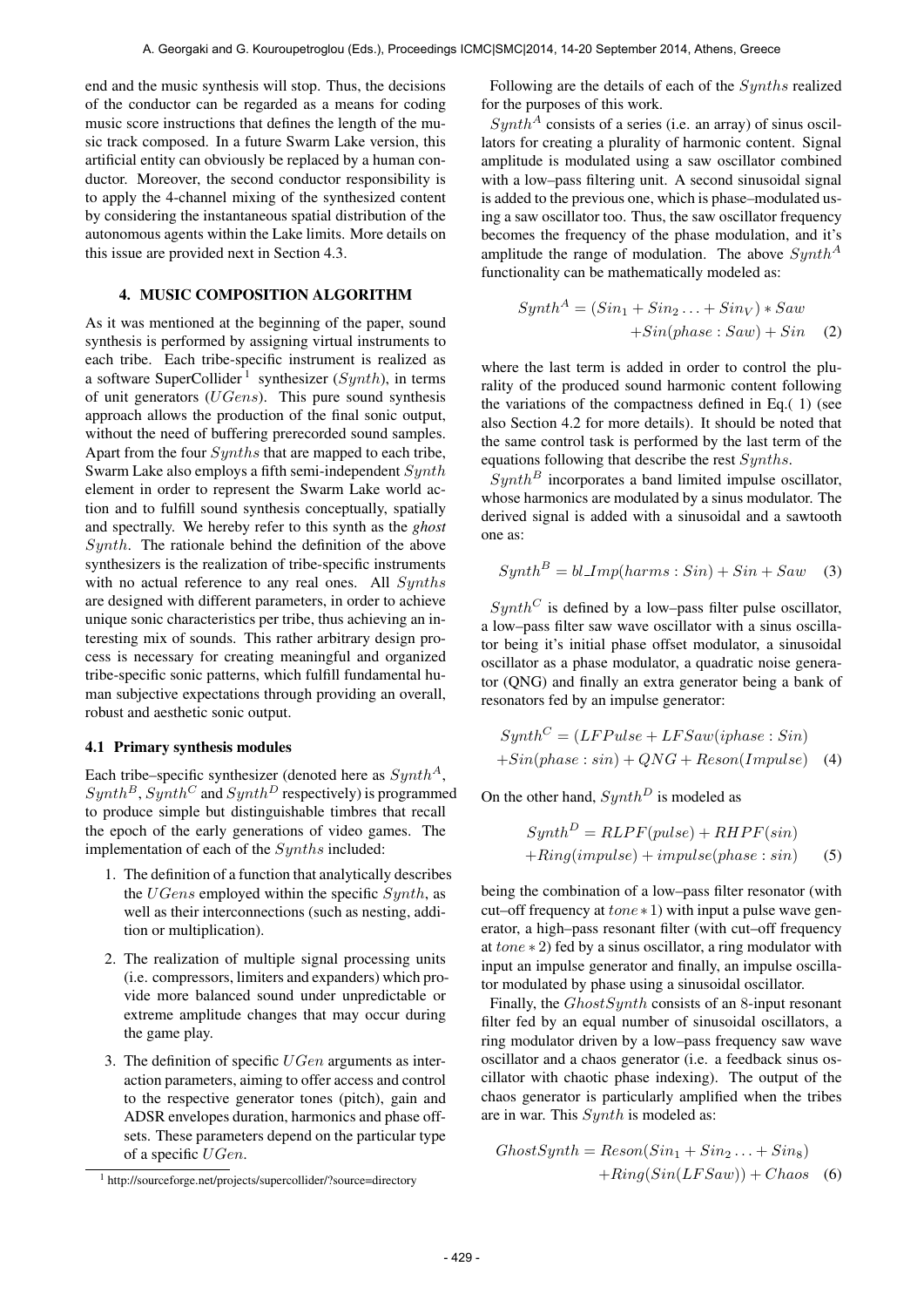In order to efficiently follow the performance progress, each Synth is controlled by one *synth–performer*, a software routine that triggers the initiation of sound events with specific sound parameters, following a pre-defined map of interactions. Thus, these *synth–performers* represent the application interface between the Swarm Lake world events and the sound engine. A detailed description of the sound parameters and the considered map of interactions is provided next.

### 4.2 Music parameters configuration

*Tempo* is pre-defined and fixed during a performance session. On the other hand, *rhythm* is defined in real–time, following the evolution of the game. Each *synth–performer* handles a sequence of notes with different durations. For example, when a tribe dies, a different global rhythm is applied, aiming to deliver a dramatic character on the game play, mainly through dividing the music measure into shorter note durations. During a game session, three different rhythmic changes can occur:

- 1. Initial rhythmic pattern applied upon starting a new game: the music measure  $M$  is divided in four beats  $([\tau_1, \tau_2, \tau_3, \tau_4])$ , where  $\tau$  denotes single note durations.
- 2. As it was mentioned previously, upon death of a tribe the music measure  $M$  is further divided into two more beats (i.e.  $[\tau_1, \tau_2, \tau_3, \tau_4, \tau_5, \tau_6]$  for the first dead tribe,  $[\tau_1, \tau_2, \tau_3, \tau_4, \tau_5, \tau_6, \tau_7, \tau_8]$  for the second one, etc).
- 3. When the next to last tribe dies, the game ends and music synthesis stops (i.e.  $M = 0$ ).

Every time a new rhythmic section is about to be applied, a new fixed array of durations is sent to each *synth– performer*. All arrays have the same sum of durations that follows the applied rhythmic pattern; however, each *synth– performer* plays a different sequence of the globally defined durations, for example:

- $Synth^A \rightarrow [\tau_1, \tau_2, \tau_3, \tau_4]$
- $Sunth^B \rightarrow [\tau_3, \tau_1, \tau_4, \tau_3]$
- $Synth^C \rightarrow [\tau_1, \tau_3, \tau_2, \tau_4]$
- $Synth^D \rightarrow [\tau_4, \tau_2, \tau_1, \tau_3]$

while the  $GhostSynth$  always plays one note within a single music measure (i.e.  $ChostSynth \rightarrow M$ ). Following the above rhythm description scheme, we ensure that all *synth–performers* are synchronized at the end of each rhythmic pattern.

Focusing on the produced sound *dynamics*, these are defined and controlled in a per tribe basis through appropriately shaped ADSR envelopes. Specifically, each *synth– performer* is assigned a specific ADSR curve, with A, D,  $S$  and  $R$  durations and gain values being varied in a range that is unique for the specific tribe, thus providing a distinct dynamic character of the sonic output produced by each one. The ADSR gains are analogously mapped to the average herd strength value for a specific tribe (as it was defined previously in Section 3.3), while the corresponding ADSR durations are directly associated with the mean herds energy  $h_{nrg}$ . By following this mapping approach, high sound dynamics are produced by tribes with excellent physical condition. It should be also noted that the ADSR envelope for the GhostSynth remains constant during a specific game period. Moreover, the overall  $GhostSynth$ reproduction level depends on the number of the dead tribes. Initially, the  $GhostSynth$  is not audible, since all tribes are alive, but its level is increasing as the competition between the game tribes evolves.

The *melodic content* of the produced sound is continuously determined by the tribe that is dominant in terms of strength. Each time a tribe becomes a dominant one, all the other ones are enforced to follow the melodic character assigned to the leader tribe, as it is summarized in Table 1. Technically, this enforcement is applied by sending specific arrays of notes to the particular *synth–performers*. The array of the leader tribe has always double length. For example, if tribe  $D$  is assumed to be dominant, music synthesis will be based on the harmonic minor: tribe D *synth– performer* will play the complete musical scale, while the rest will be randomly playing the first, third, fifth and seventh scale note. Hence, the leader tribe is perceived as if it executes a music solo session, while the rest bondservant tribes are musically following it. A specific note (e.g. C) is defined per game session as the root of the reproduced scale. Obviously, if there is no leading tribe alternation, then the scale of notes no longer changes and no new arrays of notes are generated. This condition results into a lack of melodic changes under decreased tribe competition conditions.

| Tribe synth            | Assigned melody type |
|------------------------|----------------------|
| $Synth^A$              | Melodic Major        |
| $Synth^B$              | Major Pentatonic     |
| $Synth^C$              | Melodic Minor        |
| $Symth^{\overline{D}}$ | Harmonic Minor       |

Table 1. Melodic assignments to the Swarm Lake tribes.

Changing note octaves depends on the average of the absolute velocity magnitude of each tribe. For example, if a specific herd is about to attack, it will increase the average speed magnitude for the specific tribe. In this case, the reproduced notes for this specific tribe will be selected from a higher octave. Instead, if the tribes are moving leisurely within the Lake, then the sonic output will have a low frequency character. Moreover, the harmonic content distribution of the sound produced by each tribe is controlled by its compactness  $h_{cmp}$ : the more compact is the population of one tribe, the richer is the harmonic content of the music outcome, thus partially affecting the corresponding timbre characteristics. This extent of harmonic content is programmatically controlled through directly mapping the measured compactness to the amplitude of the last terms of Eqs.( 2)–( 5) presented in Section 4.1.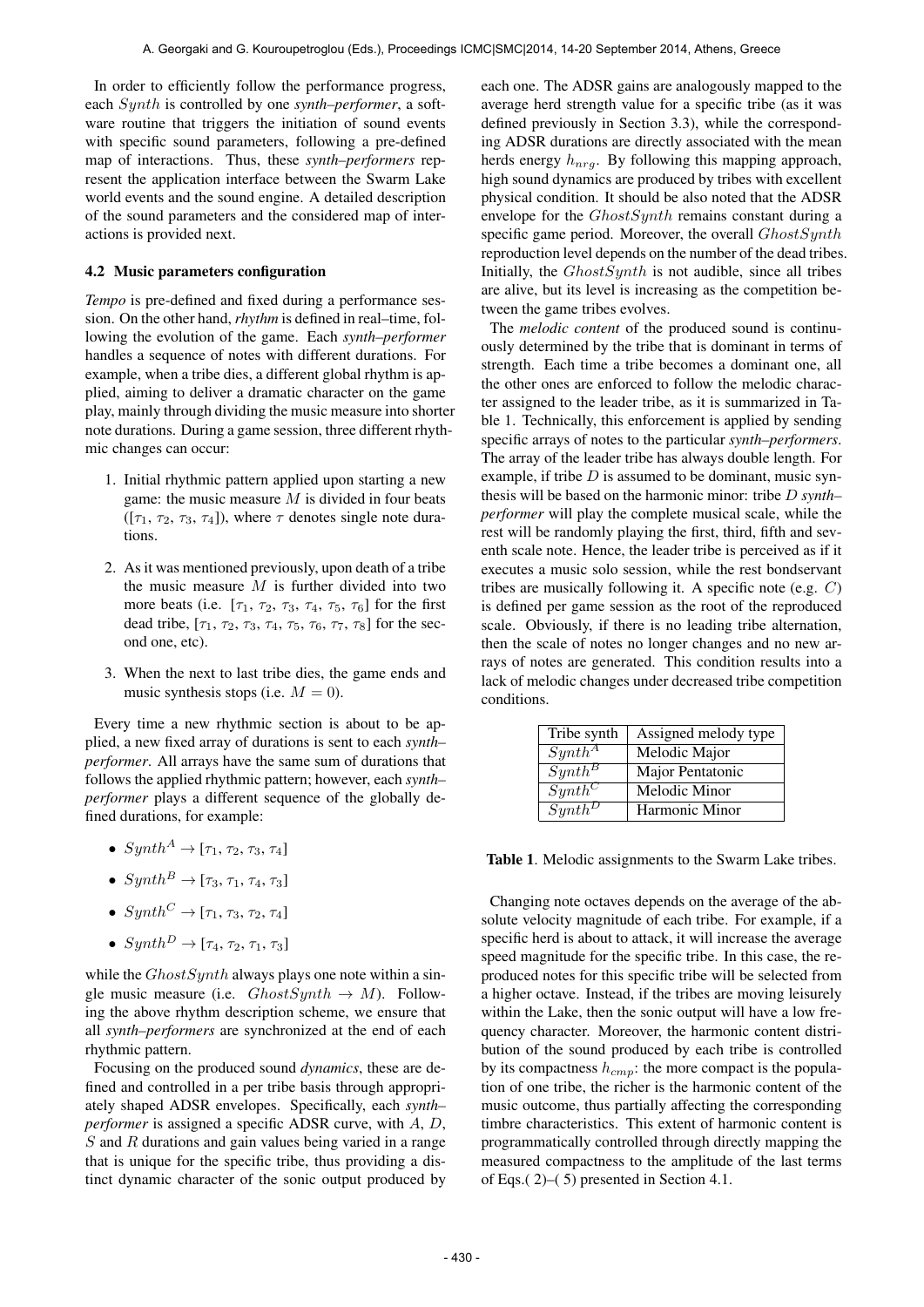#### 4.3 Sonic output final rendering

As it was previously mentioned, sound reproduction is performed under a 4–channel loudspeaker setup. For producing this multichannel audio stream, we have used a four channel equal power panning law that is realized on the conductor application side. Taking into account that the conductor is also responsible for delivering energy through food parcels to the Lake world, it can be considered that the conductor application is acting as a real conductor does for adjusting the overall balance of the various instruments or voices within his music ensemble.

Technically speaking, the panning law applied follows the tribe position  $(x_{tribe}, y_{tribe})$  calculated as the average position among the overall amount of a tribe agents (the center of the Lake world corresponds to the  $(0, 0)$  reference point of the coordinate system employed for defining the positions of the agents within the game world). Only the GhostSynth sonic outcome is mapped in a different way. It's position  $(x_{ghost}, y_{ghost})$  is defined as the symmetrically opposite point that corresponds to the average position of the four tribes, that is:

$$
x_{ghost} = -(x_{tribe} + x_{tribe} + x_{tribe} + x_{tribe} + x_{tribe})/4
$$
 (7)

and

$$
y_{ghost} = -(y_{tribe^A} + y_{tribe^B} + y_{tribe^C} + y_{tribe^D})/4
$$
 (8)

Hence, in a conceptual level, the  $GhostSynth$  acoustically exists where the evidences of life are limited (or *where no life dwells*), while it is strengthen by death.

# 5. DEMONSTRATION AND EVALUATION

An essential task in this work was to evaluate the Swarm Lake game in real conditions, mainly in terms of a musicmaking collaborative tool rather than a game. Hence, for this performance assessment we particularly focused on the ability of the game to foster meaningful, subjectively acceptable and rich musical experience for both players / music makers, as well as the audience. The evaluation was performed using the Swarm Lake pre-release prototype, aiming to disclose (a) potential failures of the application that would imply low perceptual and user engagement efficiency and (b) possible success of the design alternatives selected, as well as (c) to designate realization best-practices that will allow further improvement of the creative process of composing music.

The Swarm Lake ensemble was assembled by four players, each one being the human *controller* of one of the existing swarm tribes. All players / music makers had formal music training and skills, while three of them were additionally involved in at least one algorithmic music synthesis project. Moreover, they all belonged to the Swarm Lake developing team, being aware of the scope of the game. Hence, no player training session was performed prior to the demonstration. The overall evaluation task included a complete game session, terminated when three of the four participating tribes were eliminated. For monitoring purposes, the particular agent/herd units positions were communicated to the conductor application through OSC messages. The conductor was also responsible for synthesizing the instantaneous graphical representation of the game world in real time. This video stream was projected on a wall, being available to all the music makers, as well as the audience which attended this pilot performance. The Swarm Lake client application that was available to each player was developed on the iOS mobile platform and was executed on a  $3^{rd}$  generation iPad. It encapsulated all the necessary functionality for supporting the game scenario and interaction as it is described in the previous Sections. Through this application, each player was able to visually monitor his own tribe spatial distribution and provide his orders. For the overall Swarm Lake world representation, he should follow the visual stream produced by the conductor application. Finally, a dedicated wireless network was available for establishing the OSC communication links between the Swarm Lake clients and the conductor.

The 4–channel sonic output derived during the performed game session was recorded for future reference and evaluation by third parties. A short stereo downmix example, as well as the respective separated Synth tracks are available online<sup>2</sup>. The music track composed was found to exhibit rich and interesting musical characteristics, while a significant evaluation outcome was the distinct musical character of each tribe incorporated into the derived music experience by the tribe dominance-dependent mechanism employed. Moreover, conceptually, the produced music content was found to perfectly match the evolution of the game, with the chaotic influence of the *Ghost Synth* being prominent in cases were the competition among the tribes was high. Finally, the artificial conductor involvement achieved an overall performance progress in terms of dynamics evolution and music track ending, which was found to be very similar to the one achieved by typical music ensemble directing schemes.

#### 6. CONCLUSIONS

The concept of collaborative music making through mobile platforms is well investigated and employed in modern sound synthesis applications targeted to multiple composers' ensembles that perform concurrently. This concept is usually realized under the scope of efficiently described instructions that substitute the necessity of following a well-defined, organized score form. In the work at hand we introduce an alternative approach that considers a multiplayer game environment for realizing the collaborative music making system. Numerous advantages originate from this approach, such as the fact that the performers' excessive training is not required, since it is likely that the majority of participating humans are used to play at least one kind of video games. Moreover, the employment of artificial (and specifically bio–inspired) intelligence combined with the ability of the performer to interact with the autonomous artificial entities provide a novel and promising means for further experimentations on algorithmic sonic

<sup>2</sup> https://dl.dropboxusercontent.com/u/3975478/SwarmLakeAudio.zip